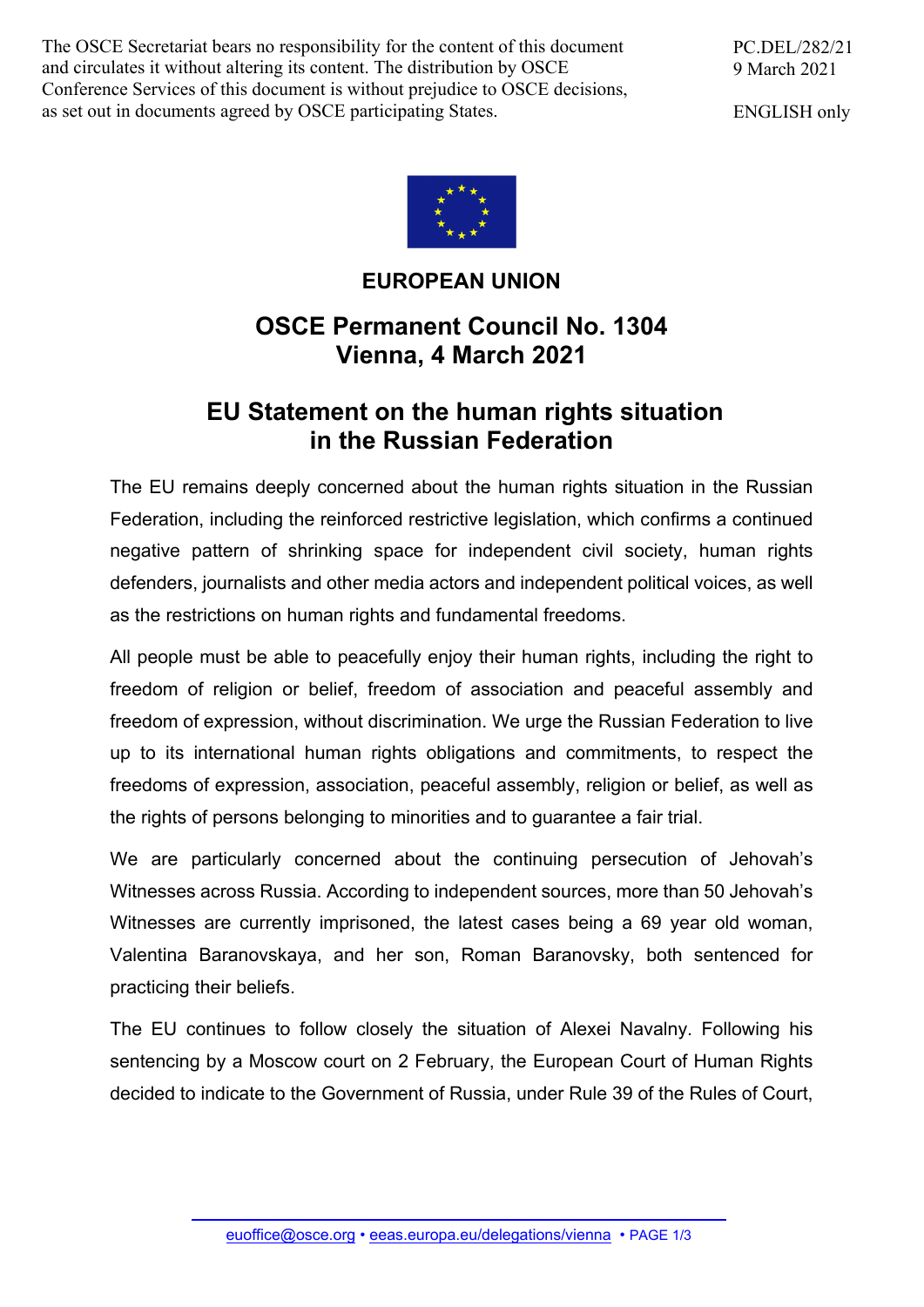to release Mr Navalny, with immediate effect. The ECHR had regard to the nature and extent of risk to his life, demonstrated prima facie for the purposes of applying the interim measure, and seen in the light of the overall circumstances of Mr Navalny's current detention.

Following the interim measure, on 20 February a Moscow appeals court upheld Mr Navalny's sentence and Mr Navalny was transferred to a penal colony.

The EU reiterates its condemnation of the Russian authorities' decision to sentence Mr Navalny, which runs counter to Russia's international human rights obligations. We deplore the refusal of the Russian authorities to respect the interim measure granted by the ECHR, requesting Mr Navalny's immediate release.

We reiterate our call for the immediate and unconditional release of Mr Navalny. We will continue to follow closely the developments in this matter, keeping in mind that, in response to recent events related to the situation of Mr Navalny, the EU Foreign Affairs Council agreed on 22 February to impose restrictive measures against those responsible for his arrest, prosecution and sentencing. On 2 March, the Council decided to impose restrictive measures on four Russian individuals under the new EU Global Human Rights Sanctions Regime over their roles in the arbitrary arrest, prosecution and sentencing of Mr Navalny, as well as the repression of peaceful protests in connection with his unlawful treatment.

We also continue to follow closely the situation of Yuri Dmitriev, a respected historian known for his human rights work and his research on political repression in the Soviet period.

On 16 February, the Third Cassation Court upheld the verdict of 13 years of imprisonment for Mr Dmitriev. We reiterate our concerns about Mr Dmitriev's continuing imprisonment based on spurious charges, which we see connected to his work as historian and human rights defender. We reiterate our call on the Russian authorities to immediately and unconditionally release Mr Dmitriev.

We also urge the Russian Federation to implement the recommendations of the Moscow Mechanism rapporteur regarding the allegations of serious human rights violations and abuses in the Russian Federation's Republic of Chechnya committed